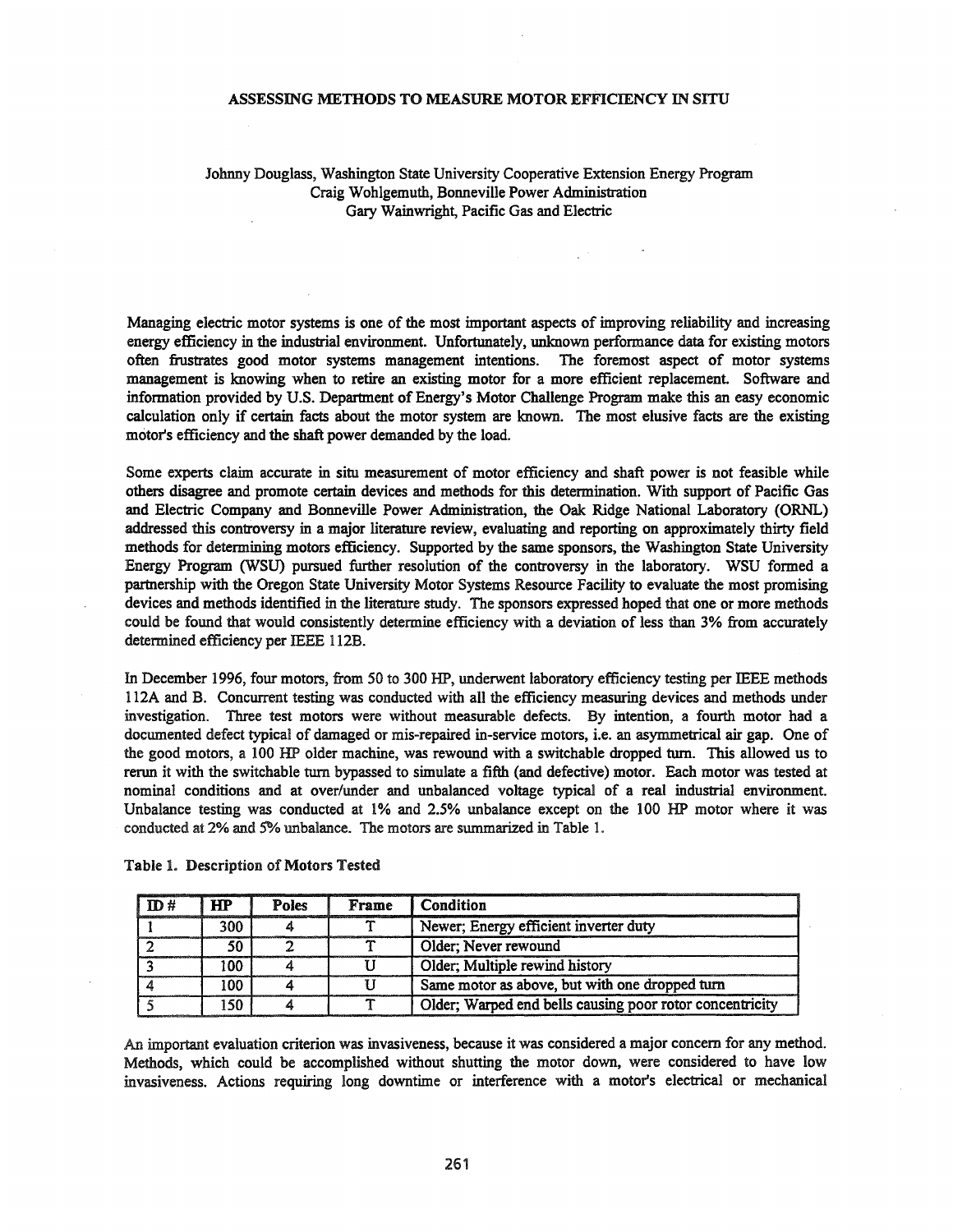connections were considered invasive. Methods requiring the motor to be uncoupled and operated unloaded were deemed most invasive. A few methods that required shutting down the motor, but not uncoupling it, were considered intermediate in invasiveness. The methods are shown in Table 2, with columns progressing from least to most invasive test requirements.

|                               | <b>Required Operating States</b><br>(Least Invasive $\rightarrow \rightarrow \rightarrow$ Most Invasive) |        |                  |  |  |
|-------------------------------|----------------------------------------------------------------------------------------------------------|--------|------------------|--|--|
| <b>Motor Efficiency</b>       | <b>Normally</b>                                                                                          |        | Operating        |  |  |
| <b>Testing Methods</b>        | Loaded                                                                                                   | Off    | <b>Uncoupled</b> |  |  |
| Dedicated Instruments         |                                                                                                          |        |                  |  |  |
| Vogelsang & Benning Option I  | M                                                                                                        | Ø      | Ø                |  |  |
| Vogelsang & Benning Option II | ☑                                                                                                        | Ø      |                  |  |  |
| <b>ECNZ</b> Vectron           | М                                                                                                        | Ø      | М                |  |  |
| <b>MAS-1000</b>               | Ø                                                                                                        | Ø      | Ø                |  |  |
| Software                      |                                                                                                          |        |                  |  |  |
| <b>Esterline Angus MET</b>    | M                                                                                                        | М      | M                |  |  |
| MotorMaster+ Power            | М                                                                                                        |        |                  |  |  |
| MotorMaster+ Current          | М                                                                                                        |        |                  |  |  |
| MotorMaster+ Slip             | ☑                                                                                                        |        |                  |  |  |
| ORMEL 96                      | ☑                                                                                                        | Option |                  |  |  |
| <b>Hand Calculations</b>      |                                                                                                          |        |                  |  |  |
| <b>Standard Slip</b>          | Ø                                                                                                        |        |                  |  |  |
| Ontario Hydro Comp. Slip      | ☑                                                                                                        |        |                  |  |  |
| <b>Upper Bound Slip</b>       | ☑                                                                                                        | Option |                  |  |  |
| <b>Analytical Slip</b>        | Ø                                                                                                        | М      | М                |  |  |

# Table 2. Invasiveness of Motor Test Methods

In this paper, methods are classified by means of calculation. Three of the evaluated methods involved "dedicated instruments". These require a special hardware device that is used both in recording electrical characteristics and in performing the associated calculations. Another class of methods is "software" because special software is used to calculate efficiency from data acquired with generic instruments, e.g. voltmeter, ammeter, tachometer, etc. The final calculation class is "hand calculation". No special hardware or software is required, but generic instruments are still required to obtain input data for hand calculation.

## DEDICATED INSTRUMENTS

Lab testing revealed that the more-invasive methods generally had the best accuracy. The three dedicated instruments were more invasive, and they performed better than other methods. The ECNZ Vectron gave some problems with its internal over-current protection circuitry, and this is believed to have corrupted its performance on the 50 HP motor. The manufacturer attributed this to a program error (now corrected) which had no effect at the voltage and frequency of its native New Zealand. The MAS-1000 performed well except it read quite high at low loads on the 300 HP motor. The manufacturer believes this to be a lab staff error caused by failure to reset the power range lower for the no-load test.

Disregarding the above two problem runs, the dedicated instruments were generally within 1-2% accuracy in the load range of typical operation. The Vogelsang and Benning instrument had an "Option IT' operating alternative which bypassed the no-load test. This Option II, sometimes called the ''Nameplate'' option, paid for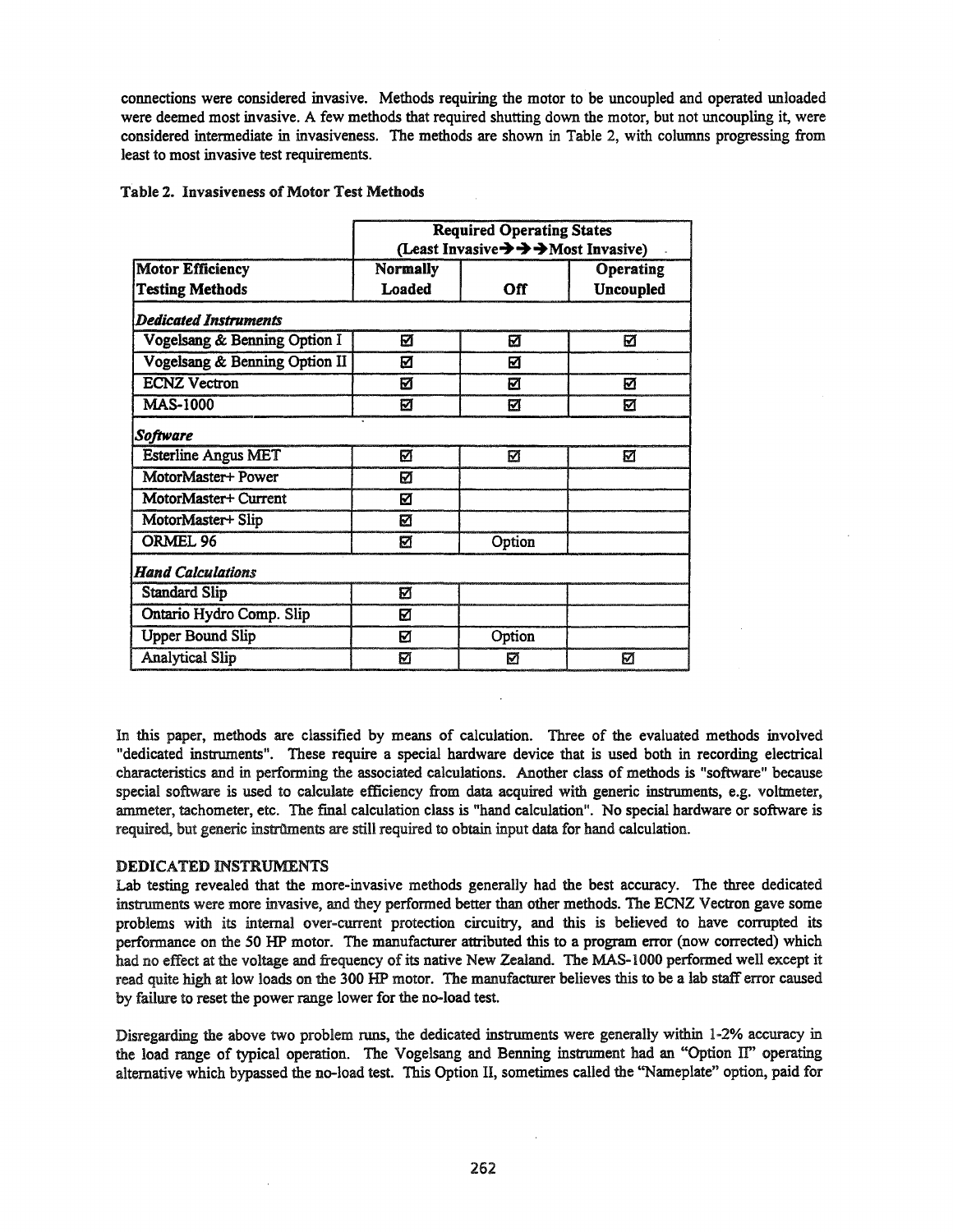its convenience with somewhat lower precision. Greatest deviation for all methods was experienced with the old 100 HP rewound motor where low load efficiencies were understated by 2-5% with most methods and voltage conditions. However a subsequent rigorous IEEE l12B retest of this motor generated slightly lower efficiencies, closer to results obtained from the dedicated devices. The difference between the earlier and later lab results (using the same facilities) has not been explained. It appears most likely that there was a torque sensor calibration error in the original IEEE l12A test.

The ECNZ instrument had a software feature that lets it project efficiency at 100% load and nominal voltage conditions from test results obtained at part load and off nominal voltage. This seems to be an important feature for comparing existing motors to catalog motors that, of course, are rated at nominal conditions. We intended to evaluate this feature but erred by not retaining some essential segregated loss data calculated by the machine in the off-nominal runs.

User friendliness encompasses ergonomics, convenience, automatic features, and human error avoidance, detection, and annunciation. We found some opportunities for improved user friendliness in each of the three dedicated instruments, leading to the suggestions below. Most suggestions do not pertain to all three dedicated instruments.

- Eliminate separate laptop requirement. (MAS-I 000)
- Eliminate separate milliohmeter requirement. (V&B)
- @ Ensure against nuisance overcurrent trips. (ECNZ)
- Find an alternative to battery-powered current transducers. (V&B)
- Establish auto-ranging or warning to ensure correct power range setting.
- Improve confusing storage and retrieval methods.
- @ Improve shaft speed sensors for easier use. (MAS-lOOO and V&B)
- @ Enhance display quality (ECNZ)

## SOFTWARE METHODS

All three MotorMaster+ methods are of low invasiveness. All three work by calculating load then looking up efficiency from tables based on enclosure, poles, and whether or not the motor is labeled energy efficient. Among the MotorMaster+ methods, the power method clearly was the best at determining load. The slip method sometimes missed badly in overload conditions and the current method sometimes missed badly below 50% load. For most motors and voltage conditions, all three tended to perform best around 75% to 100% load where they were usually within 3% of the lab-determined efficiency. All MotorMaster+ methods work by first computing load, then looking up an efficiency from tables organized by enclosure, horsepower, speed and load. This placed them at the greatest disadvantage with the older and damaged motors.

The low invasiveness basic ORMEL 96 method, developed by ORNL, is a computer program using nameplate data and only one measured value. The measured value is RPM, which must be obtained with high precision. ORMEL 96 also has an advanced procedure, which allows the user to adjust certain "tunable parameters". We found that the basic tnethod worked for only one of our five diverse motors. For the other four, we had to receive some coaching from ORNL in tuning the parameters and make use of the winding resistances we had recorded. Obtaining winding resistance puts the method into the intermediate invasiveness level, although it is possible to use the advanced method with a default or "tuned" estimate of winding resistance.

Only the 150 HP motor could be computed on the first try by the basic ORMEL 96 method. The basic method predicted its efficiency within 2.5% of actual efficiency at all except the 25% load level where it was low by around 5%. The advanced method predicted within 2% at all but 25% load for the 300 HP motor. The advanced method was also well within 2% on the 50 HP motor except above 100% load where estimates were typically high by 3% or more. ORMEL 96 was considerably low on the 100 HP motor, both with and without the dropped turn. Dynamometer tests of that motor revealed that its real efficiency peaked much lower than most, Le. around 50% load. The ORMEL 96 curve looked more like a conventional curve, tending to underestimate 25% load efficiency by about 10%. The IEEE 1I2B retest on this motor came in at a lower efficiency, such that ORMEL 96 was very close at full load but still underestimated by about 4% at 50% load. This motor had the greatest potential to stump ORMEL 96 because it was an old V-Frame machine with a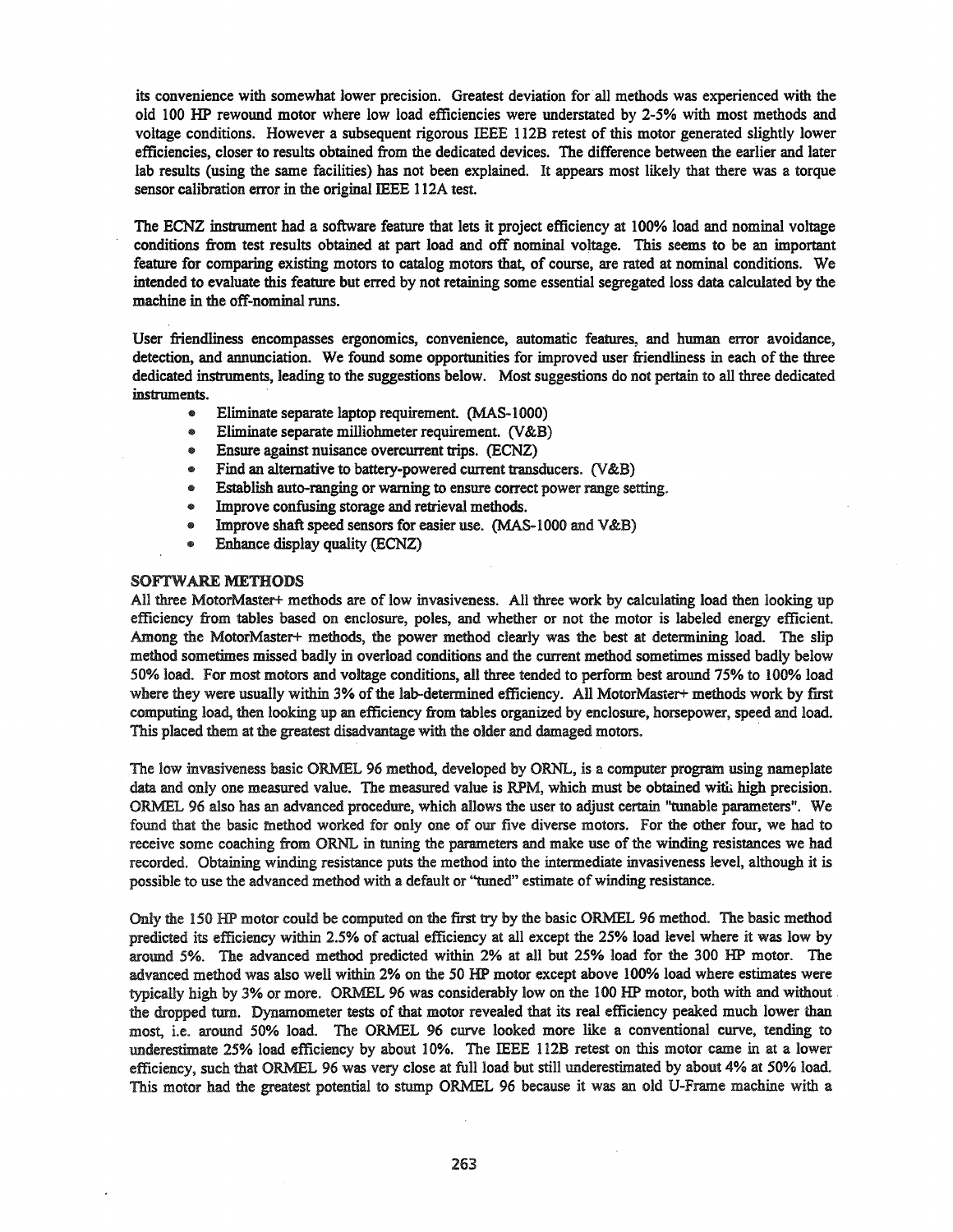history of several rewindings. It bore a replacement nameplate affixed by a rewind shop. ORMEL 96 relies heavily on nameplate data since it operates from a minimum of measured data.

Software methods also presented user friendliness problems. The Esterline Angus MET method is a rather old (1986) DOS program. It may have been "ahead of its time," because motor systems management was not as visible an issue when it was created. With reprogramming as a Windows application and appropriate pricing and marketing, MET could compete well with other methods. ORMEL 96 required much manipulation of tunable parameters to clear confusing error messages and yield a valid result. Most methods need better documentation or automatic defaults for coping with unavailable input data.

### HAND CALCULATION METHODS

The standard slip method was atrocious. Errors of 10-15% were common and efficiencies ranged from 56% to 169%. The Ontario Hydro Compensated Slip Method was not much better. It adjusted the standard slip efficiency in the right direction to compensate for voltage discrepancies, but the standard slip method was extremely imprecise even at nominal voltage. The poor performance was· not surprising because (mathematically) the results are extremely sensitive to the slightest error in either nameplate or measured speed, and NEMA standards allow a broad tolerance of  $\pm$  20% of slip rpm. Manufacturers typically round their nameplate speed to only the nearest 5 rpm.

The upper bound slip method is much more accurate than the standard slip method because it uses slip in a different way. It simply treats the measured percent slip as a partial measure of input power loss, which is theoretically valid. Though the upper bound slip method was better than standard slip, it systematically erred on the high side because slip only reflects *rotor* electrical losses. A small modification, suggested by ORNL, was to include stator winding losses determined from measured current and winding resistance. This might be characterized as an upper bound slip *and copper loss* method. It provided so much of an improvement that we used it in the analysis in lieu of the upper bound derived only from slip. Therefore, "upper bound method" in this paper refers to the slip plus copper loss method. The added winding resistance measurement places the method in the intermediate invasiveness classification.

Even with copper losses included, the upper bound method systematically erred on the high side. This error was less than three percent at full load at all voltage conditions. However, it tended to overestimate considerably more at lower loads where rotor and copper losses diminish and core, friction, and windage losses dominate. This led us to experiment with one more embellishment to the upper bound method, creating a new "analytical slip" method. We included no-load power as a loss category. Including no-load power accounted for friction, windage, and core losses and greatly improved accuracy at the lower loads. Indeed, accuracy ofthe method approaches that of the dedicated instruments. This accuracy improvement comes with a price. The noload test requires uncoupling, which places the method in the more invasive category. The cost of a dedicated device is avoided, but a tachometer, milliohmeter, and wattmeter are required. The wattmeter must be capable ofmeasuring full load power and no load power. No load power may be less than one percent of full load and it occurs at very low power factor, so a broad ranging instrument or instruments are necessary. Analytical slip was not sensitive to instrument error in this experiment because electrical readings were taken from the same lab sensors that provided input data to IEEE 112 testing.

#### PERFORMANCE PRESENTED BY METHOD

Many things affected the performance of the various methods when they were applied to the different motors under different voltage conditions. The tables and graphs that follow should not be considered in isolation from the comments that follow each. Table 3 presents the performance by accuracy and precision. Error is defined to mean the difference between the MSRF lab efficiency and the efficiency indicated by the method under test. For example, in a run, if lab efficiency were 95% and a method indicated 94%, that method would be reported to have a -1% error. These results are presented with columns respectively showing one standard deviation below mean error, mean error, and one standard deviation above mean error.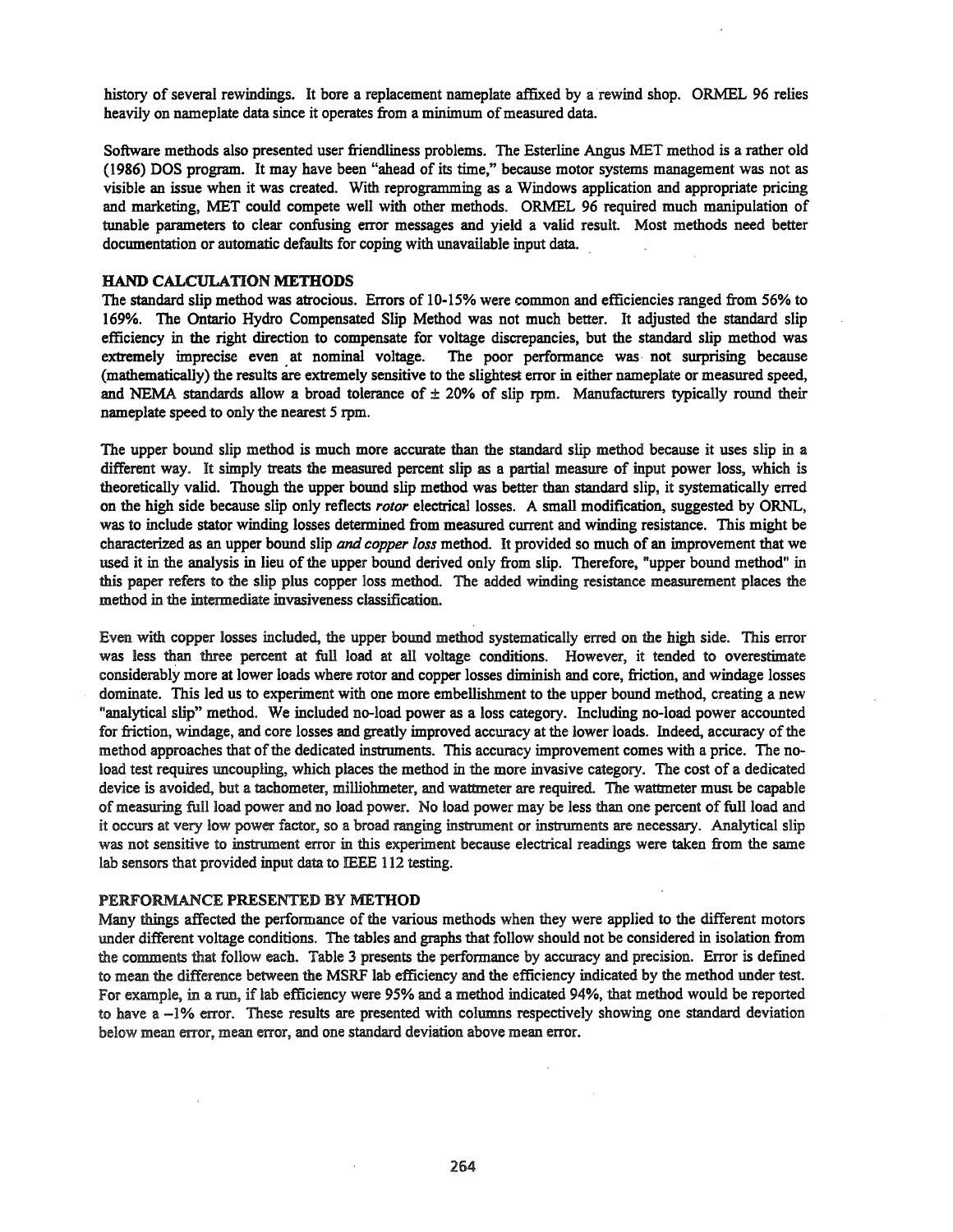| <b>Method</b>          | Low σ   | Mean    | High $\sigma$ | <b>Motors</b> | Voltage |
|------------------------|---------|---------|---------------|---------------|---------|
| <b>MAS-1000</b>        | 0.31    | 1.23    | 2.15          | 1,2,5         | All     |
| V&B Opt I              | $-0.01$ | 1.23    | 2.61          | 1,2,5         | All     |
| <b>ECNZ</b> Vectron    | $-0.37$ | 1.05    | 1.74          | 1,5           | All     |
| ORMEL Adv.             | $-0.86$ | 0.71    | 2.28          | 1,2           | All     |
| <b>ORMEL Basic</b>     | $-4.12$ | $-2.03$ | 0.06          | 5             | All     |
| E. Angus MET           | $-0.76$ | $-0.03$ | 0.83          | 1,2,5         | All     |
| MM+ Power              | $-1.22$ | 1.39    | 4.001         | 1,2,5         | All     |
| <b>MM+ Current</b>     | $-2.46$ | 6.06    | 14.591        | 1,2,5         | All     |
| MM+ Slip               | $-23.5$ | $-6.94$ | 9.63          | 1,2,5         | All     |
| V&B Opt II             | $-2.49$ | 0.65    | 3.79          | 1,2,5         | All     |
| <b>Analytical Slip</b> | $-0.43$ | 1.05    | 2.53          | 1,2,5         | All     |

Table 3. Percent Error of Selected Methods Relative to IEEE 112 A

Note that the ECNZ Vectron unit statistics were not reported on the 50 HP motor number 2. The lab staff struggled with a nuisance automatic over-current trip on the unit. After the data for that motor's load runs was displayed, it appeared that the ECNZ unit had lost its reference to the no-load data, creating excessively high low-load efficiency readings. Those runs were omitted for the ECNZ, but it should be noted that this might exaggerate the comparative precision of the ECNZ because motor number 2 had the greatest range of efficiency by load and greatest divergence of efficiency among the methods under evaluation. A similar problem occurred with the MAS-IOOO unit for unknown reasons on the 300 HP motor number 1. Motor number 1 was very efficient with flat load curves and all methods tended to diverge very little from lab efficiency. Even with the problem, the performance of the MAS-1000 as displayed in Table 1 is better when motor number 1 remains included. For both these methods it could not be retraced exactly why no-load reference data appeared to have been lost. The manufacturers have speculated that there was a keyboard error committed by lab staff.

The 100 HP motor that constitutes motors number 3 and 4 was omitted from Table 3. This was done because of a discrepancy with the lab IEEE 112 method A versus method B data. Table 4 is presented to show how the methods performed relative to IEEE 112 method B for all five motors. Table 4 is for nominal voltage only since that was the only condition for which method B was run.

| Method              | Low $\sigma$ | Mean              | High $\sigma$ | <b>Motors</b> | Voltage |
|---------------------|--------------|-------------------|---------------|---------------|---------|
| <b>MAS-1000</b>     | 0.31         | $\overline{1.11}$ | 1.90          | 1,2,3,4,5     | Nominal |
| &B Opt I            | $-0.22$      | 1.051             | 2.32          | 1,2,3,4,5     | Nominal |
| <b>ECNZ</b> Vectron | $-1.42$      | 0.44              | 2.30          | 1,3,4,5       | Nominal |
| ORMEL Adv.          | $-3.44$      | $-0.75$           | 1.941         | 1,2,3,4       | Nominal |
| ORMEL Basic         | $-4.83$      | $-2.27$           | 0.30          | 3,5           | Nominal |
| E. Angus MET        | $-0.90$      | $-0.10$           | 0.701         | 1,2,3,4,5     | Nominal |
| MM+ Power           | $-2.66$      | 0.81              | 4.23          | 1,2,3,4,5     | Nominal |
| MM+ Current         | $-2.59$      | 0.89              | 4.36          | 1,2,3,4,5     | Nominal |
| MM+ Slip            | $-3.25$      | 0.48              | 4.20          | 1,2,3,4,5     | Nominal |
| V&B Opt II          | $-2.19$      | 2.06              | 6.31          | 1,2,3,4,5     | Nominal |
| Analytical Slip     | $-0.49$      | 0.84              | 2.17          | 1,2,3,4,5     | Nominal |

Table 4. Percent Error of Selected Methods Relative to IEEE 112 B

The motors were remounted on the test stand and torque sensors were recalibrated for the method B test. The results were virtually identical except on the 100 HP motor for which the method B results tended to be 2-4% lower than for the method A runs. The reason for this discrepancy has not been determined, but evidence points toward a probable torque sensor calibration error during the original method A runs. All the methods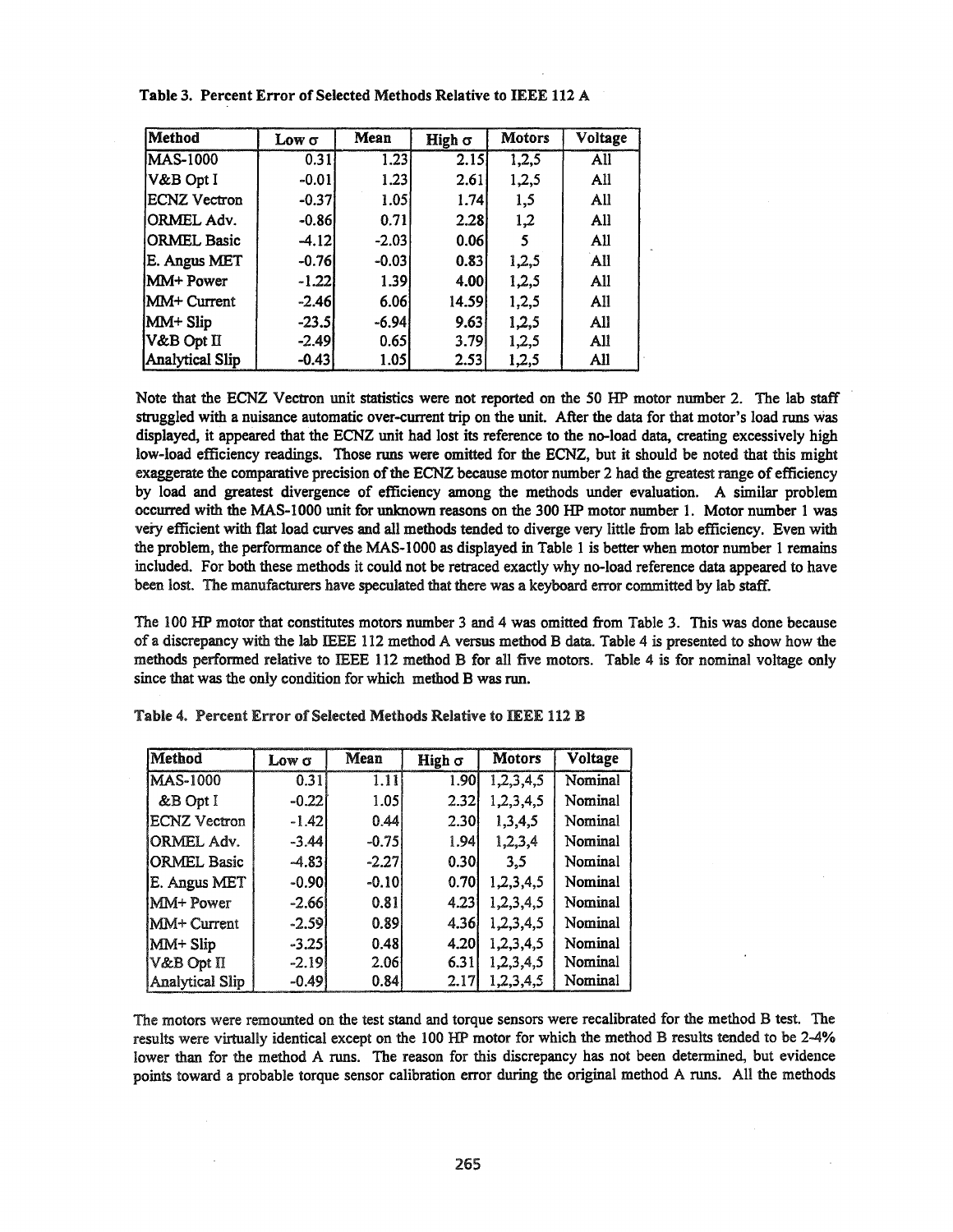being evaluated performed closer to the IEEE 112 method B curves for that motor. If there was a torque accuracy problem with method A, it would have affected all voltage conditions on the 100 HP motor. Method B was only performed at nominal voltage conditions since its loss segregation aspects are not compatible with the voltage deviations applied to simulate the typical field environment.

The Esterline Angus MET is conspicuous for its good performance in both Tables 3 and 4. While this certainly speaks well for the method, it must be noted that it has an advantage over the dedicated instruments in this experiment. Since the Esterline Angus MET is a software method, its inputs came from the same current, speed, voltage, micro-ohmmeter, and wattmeter sensors used by the lab for its IEEE 112 method. Any error in any ofthese reading should generally tend to move the Esterline Angus efficiency in the same direction as lab IEEE 112 A or B efficiency. In order to get good performance from this method in the field, precise instruments must be used. It is especially important to ensure that the wattmeter used for the no-load test is capable of reading accurately at very low power factor.

The results for analytical slip were obtained using cold resistance values and without accounting for stray load losses. Its performance, shown in Tables 3 and 4, is encouraging for a simple and low cost method. However analytical slip along with all the methods, other than the dedicated instruments, had the same immunity to sensor errors as did the Esterline Angus MET in this experiment. That is a reason to cautiously regard the good performance ofthe analytical slip method. Also, the analytical slip method probably would err more ifno-load power were recorded under other voltage conditions than those that occur in service. This could happen if the motor had no-load power documented in the repair shop at carefully maintained nominal voltage and loaded data was taken when plant voltage was off nominal. The dedicated instruments and Esterline Angus MET software internally adjust no-load power based on the voltage actually recorded at the time of no-load test. A review of the no-load power of motors in this test suggests that this is not trivial. The sensitivity of no-load power to changes in voltage conditions varied considerably by motor.

## EFFECTS OF OFF-NOMINAL VOLTAGE

One of the surprises in this research was that the efficiency determining methods were not significantly thwarted by the off-nominal voltage conditions. All the methods seemed to match lab values about as well at off voltage conditions as at nominal conditions. An example ofthis is shown in the Figure 1 box plot for the 100 HP motor #3 with symmetrical turns. Figure 1 shows four anonymous methods applied to each of five different voltage conditions. The vertical boxes span the distribution of each method's errors over the load range from 25% to 150%. Each box encloses the 25 percentile to 75 percentile band of errors. The distribution is typical for all the motors.